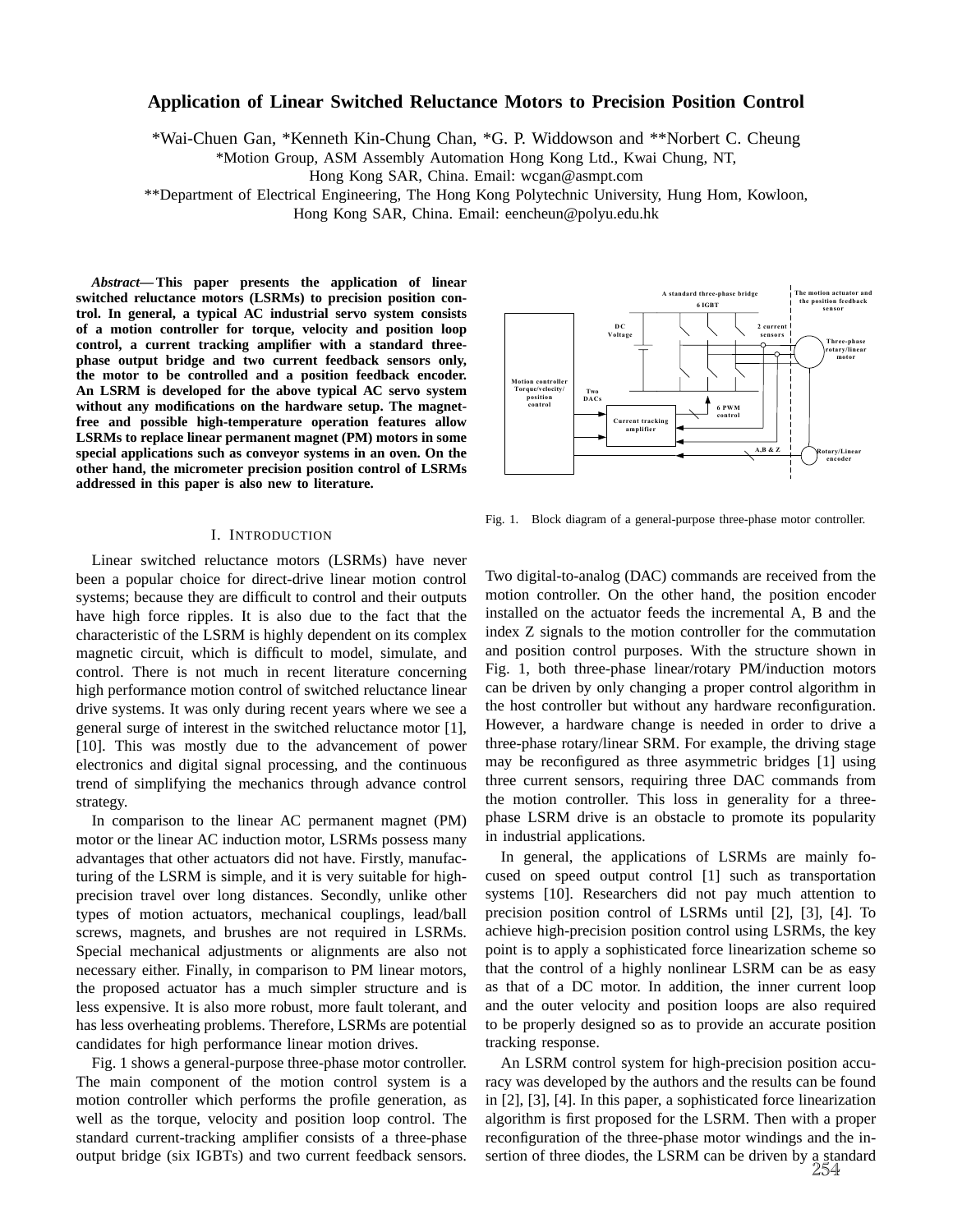

Fig. 2. LSRM design schematic.

three-phase bridge inverter with two current feedback sensors only. Therefore, an LSRM system, with direct compatibility to existing AC servo motors, can be developed with the proposed force linearization and novel driving schemes. The only change for the proposed system is the easily reconfigurable control software inside the motion controller.

The paper is organized as follows. Section II gives a brief review on the construction and development of the LSRM. In Section III, the proposed force linearization algorithm for the LSRM is addressed. In Section IV, the three-phase motor winding reconfiguration and the novel winding excitation scheme are described, so that the proposed LSRM can be driven by a standard three-phase bridge inverter. The system integration and experimental results are shown in Section V to validate the proposed LSRM system. Some concluding remarks are given in Section VI.

# II. REVIEW ON THE CONSTRUCTION AND MODELING OF THE LSRM

The novel actuator design is based on switched reluctance technology [3]. The magnet-free structure makes this actuator particularly suitable for harsh environments such as high temperature and high pressure. The flux de-coupled rotor arrangement leads a more simple motor model because there are no mutual inductances between windings. Fig. 2 shows the design schematic of the LSRM system.

The motor is integrated on a precision linear motion guide. The tracking guide and the core of the windings are laminated with 0.5mm silicon-steel plates. Table I shows the design parameters of the proposed LSRM. The switched reluctance linear drive system has a highly nonlinear characteristic due to its nonlinear flux behavior. The following is the nonlinear mathematical model of the LSRM:

$$
v_j = R_j i_j + \frac{\partial \lambda_j(x, i_j)}{\partial x} \frac{dx}{dt} + \frac{\partial \lambda_j(x, i_j)}{\partial i_j} \frac{di_j}{dt} \tag{1}
$$

$$
f_e = \sum_{j=1}^3 \frac{\partial \int_0^{i_j} \lambda_j(x, i_j) di_j}{\partial x} \tag{2}
$$

$$
f_e = M\frac{d^2x}{dt^2} + B\frac{dx}{dt} + f_l \tag{3}
$$

where  $v_j$ ,  $i_j$ ,  $R_j$  and  $\lambda_j$  are the phase voltage, phase current, phase resistance and phase flux linkage respectively,  $x$  is the

TABLE I DESIGN PARAMETERS OF THE LSRM.

| Power output               | 100W                             |
|----------------------------|----------------------------------|
| Traveling distance         | 300 mm                           |
| Maximum load               | 5kg                              |
| Pole width                 | $\overline{5}$ mm $(y_1)$        |
| Pole pitch                 | 10 mm $(y_2)$                    |
| Coil separation            | 8.333 mm $(x_2)$                 |
| Winding width              | $\overline{15 \text{ mm} (x_3)}$ |
| Track width                | $25 \text{ mm } (l)$             |
| Air gap width              | $0.4$ mm $(z)$                   |
| Aligned phase inductance   | 19.8mH                           |
| Unaligned phase inductance | $11.4 \text{ mH}$                |

travel distance,  $f_e$  is the generated electromechanical force,  $f_l$  is the external load force, M and B are the mass and the friction constant respectively.

## III. FORCE LINEARIZATION SCHEME FOR LSRM

The most difficult part in controlling an LSRM is how to compensate the nonlinear force generation function so that the input command current is directly proportional to the output force. There are many different methods to preform the force linearization algorithm [1], [10] and the most common way is to employ the force-position-current look-up table scheme. However, the databases of the look-up tables need to be remeasured for different LSRMs, a procedure that may not be acceptable to mass production of LSRM systems with different dimensions and force constant requirements. Recently, exact force linearization for LSRMs was developed such that a closed form solution can be given for different LSRMs [11]. The required parameters are only the change of the inductance values from unaligned to aligned position and some mechanical dimensions, which are easy to obtained in comparison to the creation of a three-dimensional look-up table. The exact force linearization scheme will be implemented in this proposed LSRM system.

Basically, the exact force linearization scheme can be further divided into two stages as shown in Fig. 3. The first stage is to determine which phase or two phases can be excited at different locations and force input within a pole pitch. The two phase excitation algorithm can definitely smooth the



Fig. 3. Two-stage force linearization scheme.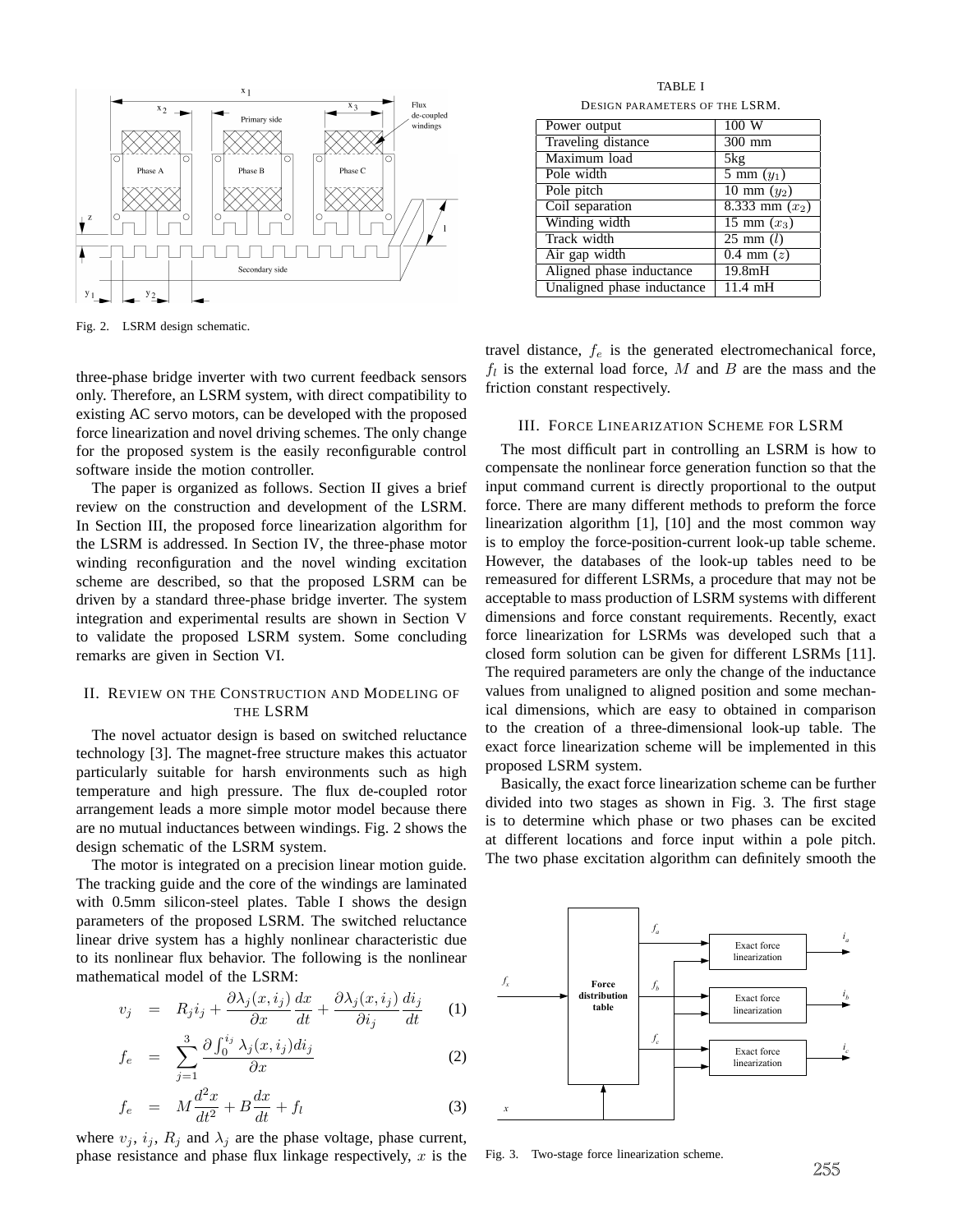TABLE II CURRENT EXCITATION TABLE FOR A SINGLE POLE PITCH.

| Region | Range(mm)   | For $+ve$ force | For-ve force  |
|--------|-------------|-----------------|---------------|
|        | $0-1.667$   |                 | $I_c$ , $I_a$ |
|        | 1.667-3.333 | $I_b, I_c$      | $\iota_a$     |
| 2      | $3.333 - 5$ |                 | $I_a, I_b$    |
|        | 5-6.667     | $I_c, I_a$      |               |
|        | 6.667-8.333 |                 | $I_b, I_c$    |
|        | 8.333-10    |                 |               |

force ripples during the transition period form one region to another [10]. Table II shows the current excitation table for the proposed LSRM.

After the phase excitation sequence is found, the next stage is to perform the force linearization algorithm. The basic idea of the proposed algorithm is to evaluate the required current according to the input position and the force command. The exact force-position-current inverse functions were given in [11]

$$
I_{a} = \sqrt{\frac{k_{t}f_{a}\sin\left(\frac{2\pi x}{y_{2}}\right)}{\sin^{2}\left(\frac{2\pi x}{y_{2}}\right) + \sin^{2}\left(\frac{2\pi x}{y_{2}} + \frac{2\pi}{3}\right)}},
$$
\n
$$
I_{b} = \sqrt{\frac{k_{t}f_{b}\sin\left(\frac{2\pi x}{y_{2}} + \frac{2\pi}{3}\right)}{\sin^{2}\left(\frac{2\pi x}{y_{2}} + \frac{2\pi}{3}\right) + \sin^{2}\left(\frac{2\pi x}{y_{2}} - \frac{2\pi}{3}\right)}},
$$
\n
$$
I_{c} = \sqrt{\frac{k_{t}f_{c}\sin\left(\frac{2\pi x}{y_{2}} - \frac{2\pi}{3}\right)}{\sin^{2}\left(\frac{2\pi x}{y_{2}} - \frac{2\pi}{3}\right) + \sin^{2}\left(\frac{2\pi x}{y_{2}}\right)}} \tag{4}
$$

where  $f_a$ ,  $f_b$  and  $f_c$  are the three-phase force inputs, x is the current position,  $y_2$  is the pole pitch, and  $k_t$  is the force constant that can be calculated from the change of inductance value from unaligned to aligned position and the mechanical dimensions of the LSRM [3].

Traditionally, three independent current commands  $i_a$ ,  $i_b$ and  $i_c$  defined in (4) will be tracked using three asymmetric bridge amplifiers. However, in this paper, another novel driving scheme is proposed such that the three independent phase commands can still be tracked using a standard three-phase bridge with only two current feedback sensors and two input commands.

#### IV. THREE-PHASE BRIDGE INVERTER FOR LSRM

In general, SRMs are driven by special inverters such as an asymmetric bridge, a unipolar converter and a C-Dump converter [1], [6], [7]. There was previously no interest in designing a SRM driver using a standard three-phase bridge [8], [9]. The advantages of using a standard three-phase bridge are the reduction in the size and cost of the motor driver, the reduction in stray inductance and EMI problem, and the direct compatibility to other three-phase motors. The dwell angle limitation in [8] is not suitable for the current tracking control in an accurate position control system. The inverter topology and the motor winding configuration employed in this paper are based on [9] with modifications on the phase current excitation sequence for the proposed LSRM.

TABLE III CURRENT EXCITATION TABLE BY USING  $I_r$  and  $I_s$  only.

|   | Region $\vert$ For +ve force                         | For-ve force                  |
|---|------------------------------------------------------|-------------------------------|
|   | $I_r = 0, I_s = I_b$                                 | $I_r = I_a - I_c, I_s = -I_a$ |
| 2 | $I_r = -I_c, I_s = I_b$                              | $I_r = I_a$ , $I_s = -I_a$    |
| 3 | $I_r = -I_c, I_s = 0$                                | $I_r = I_a, I_s = I_b - I_a$  |
|   | $I_r = I_a - I_c, I_s = -I_a$   $I_r = 0, I_s = I_b$ |                               |
| 5 | $I_r = I_a$ , $I_s = -I_a$                           | $I_r = -I_c, I_s = I_b$       |
|   | $I_r = I_a, I_s = I_b - I_a$                         | $I_r = -I_c, I_s = 0$         |

Fig 4 shows a general three-phase bridge inverter for a three-phase linear/rotary PM/induction motor. The current loop controllers such as PI compensators are assumed to be appropriately designed or well-tuned so that the closedloop bandwidth is adequate for an accurate current command tracking. As the summation current of a three phase system is equal to zero, i.e.  $I_r + I_s + I_t = 0$ , the control of three phase current is equivalent to the control of two phase currents,  $I_r$  and  $I_s$ , and the third current is slave to the other two as  $I_t = -I_r - I_s$ . Hence, only two current sensors are required for feedback purposes. However, the zero current summation assumption is not valid for SRM in general.

Electromechanical force generation in the LSRM is a function of the current magnitude only. By making use of this unipolar current driven feature, the LSRM can still be driven by the standard three-phase bridge inverter as shown in Fig. 4 with a proper motor winding reconfiguration. Firstly, the diode insertion in each phase is to guarantee unipolar current flowing, i.e.  $I_a > 0$ ,  $I_b > 0$  and  $I_c > 0$ . Secondly, the delta connection of the three-phase windings is to guarantee  $I_r + I_s + I_t = 0$  with the current relations shown below:

$$
I_r = I_a - I_c, I_s = I_b - I_a, I_t = I_c - I_b.
$$
 (5)

Finally, with (5), the magnitude of  $I_a$ ,  $I_b$  and  $I_c$  can be independently controlled by two phase current  $I_r$  and  $I_s$ . The detailed excitation table is shown in Table III.

In summary, with the help of the delta motor windings reconfiguration, the insertion of the diodes and the two phase command current excitation table, the LSRM can be driven by a standard three-phase bridge with only two current sensors for feedback purposes. Hence, the proposed LSRM is now ready for connection to any general-purpose three-phase motor driver without any hardware change.

#### V. SYSTEM INTEGRATION AND EXPERIMENTAL RESULTS

The proposed LSRM system was tested using a standard AC servo system with a commercial motion controller, a current-tracking amplifier and a linear optical encoder. Fig. 5 and Fig. 6 show the block diagram of the whole LSRM system. In Fig. 5, the commercial motion controller is from ACS-Tech80 Inc. [12], and was responsible for the profile generation, standard velocity and position loop control with velocity and acceleration feed-forward. In addition, the motion controller was defined as a DC servo control axis with one DAC output and position encoder input. The proposed force linearization scheme defined in Table II, Table III and (4) was implemented by a dSPACE 1102 fast control prototyping 256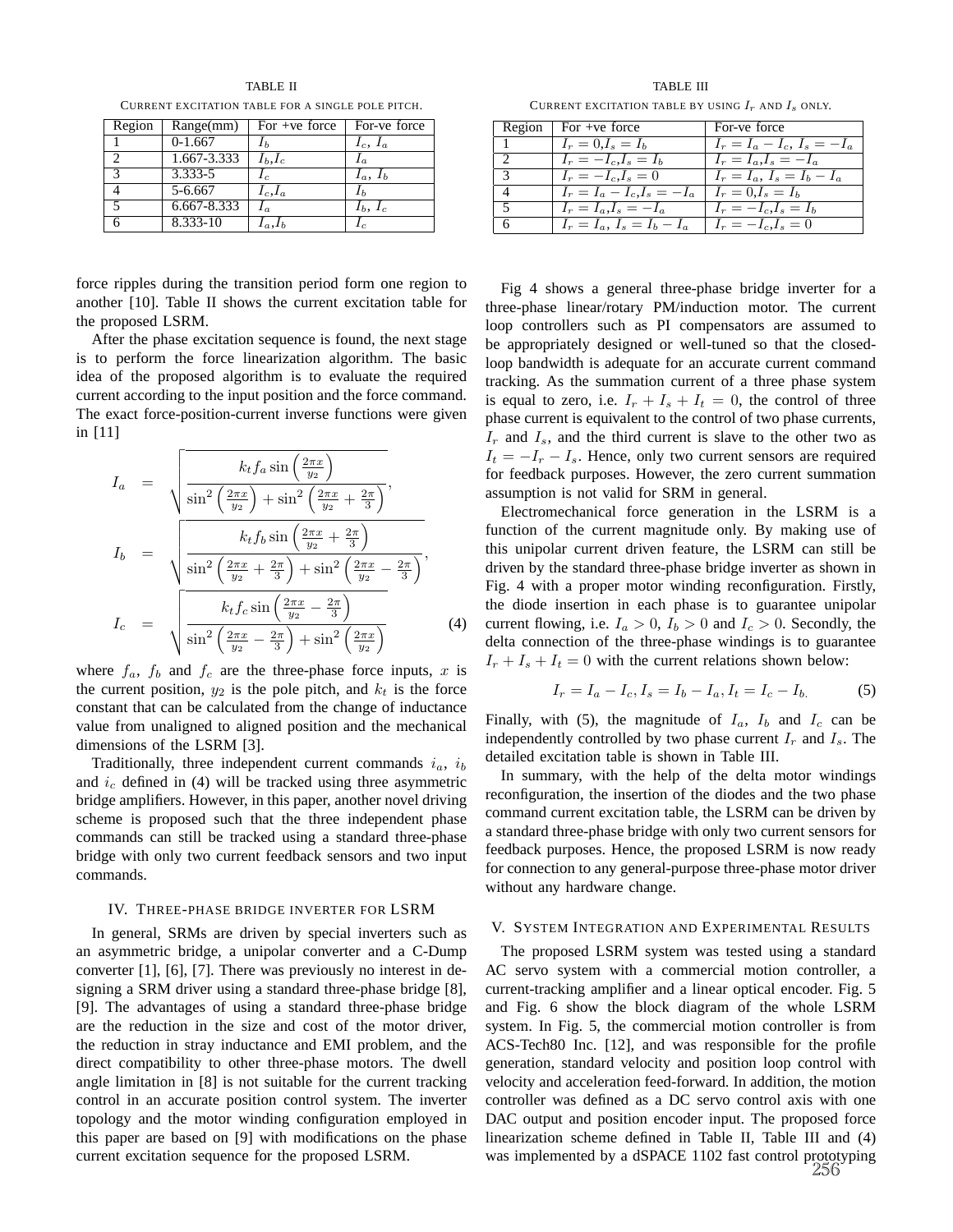

Fig. 4. Three-phase bridge inverter for LSRM.



Fig. 5. Motion controller for the proposed system.

system [13]. The inputs are the force command from the motion controller and the current position, while the outputs are two current commands for the current-tracking amplifier. It should be emphasised that there is no need to implement the force linearization algorithm for LSRMs by a separate DSP. If the low level DSP program of the motion controller can be accessed, the proposed algorithm can always be embedded within the same DSP, using look-up tables for the complex mathematical functions. The above experimental setup was just for the verification of the proposed algorithm.

Fig. 6 shows the experimental setup for the current-tracking amplifier, the LSRM and the linear optical encoder. The commercial current-tracking amplifier is from Copley Control Inc. [14] which accepts two input commands and provides three-phase output currents with the constraint  $I_r+I_s+I_t = 0$ . As described in Section IV, the LSRM is connected as a delta connection with three diodes insertion; therefore, a standard



Fig. 6. Amplifier and LSRM setup.

three phase bridge can still drive the proposed LSRM without any constraints.

To test the performance of the proposed system, a typical 257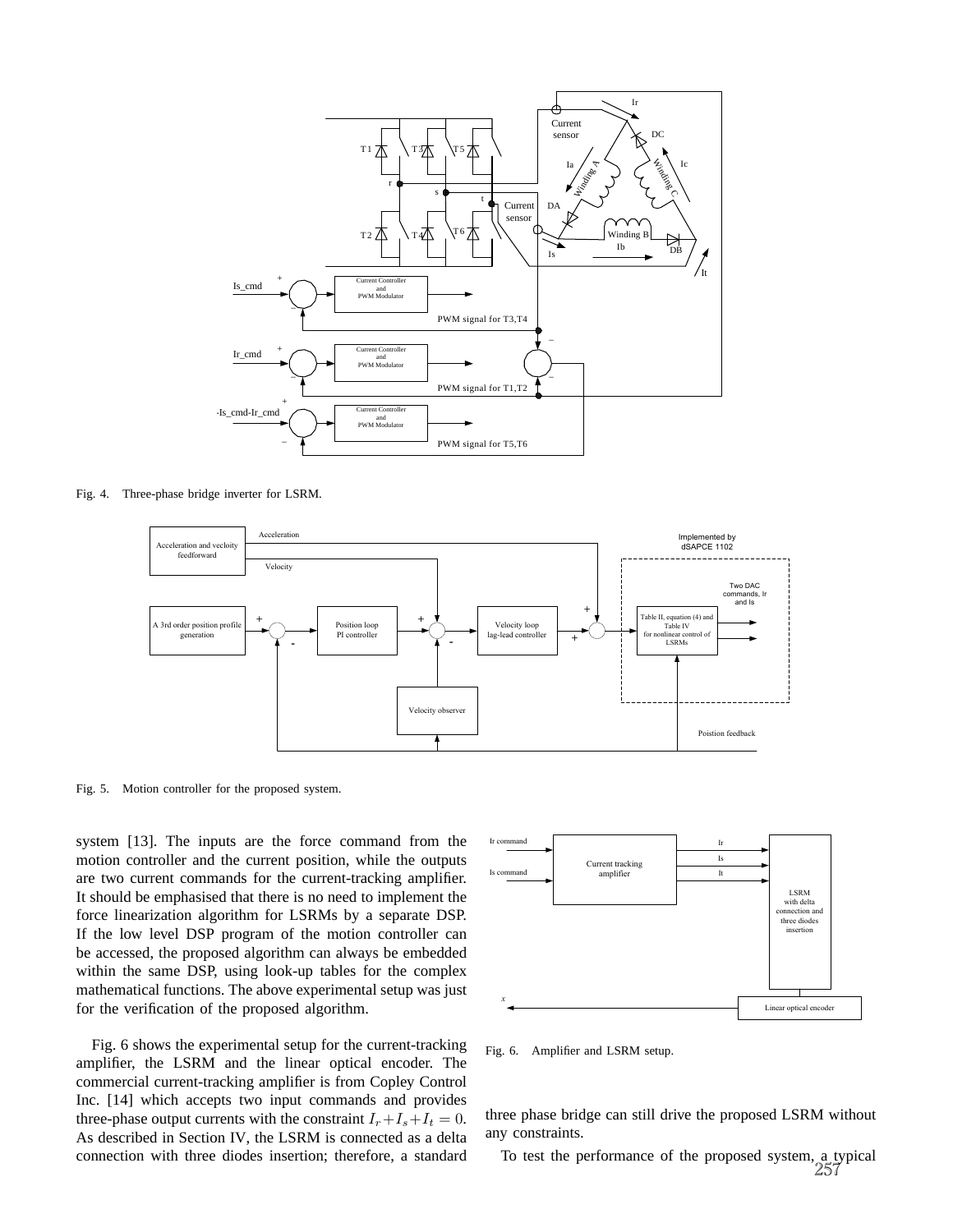

Fig. 7. Dynamic error position (y-axis: 50 counts per division).

20mm third order position profile with maximum acceleration =  $0.4g$  and maximum velocity =  $0.3m/s$ , was used as the test signal. Fig. 7 and 8 show the position error responses. Fig. 7 shows the position error for two cycles of profile tracking; it can be observed that the maximum dynamic error is around 200 counts  $= 100 \mu m$  (the resolution of the encoder used is  $0.5\mu m = 1$  count). Furthermore, Fig. 8 shows the maximum steady state error of the position profile tracking, which is equal to 2 counts =  $1\mu$ m. The accurate position tracking response demonstrates the effectiveness of the proposed force linearization scheme.

The current tracking signals are also examined to verify the proposed driving scheme introduced in Section IV. Fig. 9 and Fig. 10 show respectively the current signals present at the amplifier phase terminal and the motor phase winding. A bipolar current signal can be found at the driver phase terminal as shown in Fig. 9 while a unipolar current is present at the motor winding due to the diode insertion. The captured waveforms show that the proposed driving scheme



Tek Stop 62.0mV<br>24.4mV :ھ<br>∶® 802ms<br>780ms .<br>ه Ch<sub>1</sub> Max 62.4mV Ch1 RMS<br>24.9mV Ch1 CycRMS<br>43.7mV<br>Low signal<br>amplitude  $\overline{GM}$  20.0mv  $M[100ms]$  A Ch1  $J$  62.8mV 22 Sep 2004<br>08:59:23  $14.60%$ 

Fig. 9. Bipolar current signal at the driver phase terminal,  $I_r(10 \text{mv} = 1 \text{A})$ .

can drive a LSRM with a standard three-phase bridge and two current feedback sensors only. In summary, the promising experimental results show that the proposed LSRM system can be used as an accurate position tracking system.

## VI. CONCLUSIONS

In this paper, a low-cost LSRM for position control application is designed, manufactured and verified. The developed LSRM can be driven by a standard three-phase bridge inverter with the proposed driving scheme introduced in Section IV; therefore, the size of the overall driver can be reduced, the EMI problem can be alleviated and the cost of the whole system can be minimized. The feasibility and the effectiveness of the proposed position sensor and the inverter are supported by the experimental results shown in Section V.

In conclusion, the LSRM described in this paper is robust, reliable and low-cost. The proposed LSRM can work with the general-purpose three-phase motor controller without any hardware change. Therefore, this LSRM is a potential candidate for the replacement of linear three-phase PM/induction motors in special applications that require the features of magnet-free and high temperature operation. The popularity



Fig. 8. Steady state error position (y-axis: 2 counts per division).

Fig. 10. Uniploar current signal at the motor phase winding,  $I_a(10 \text{mv} = 1 \text{A})$ . 258